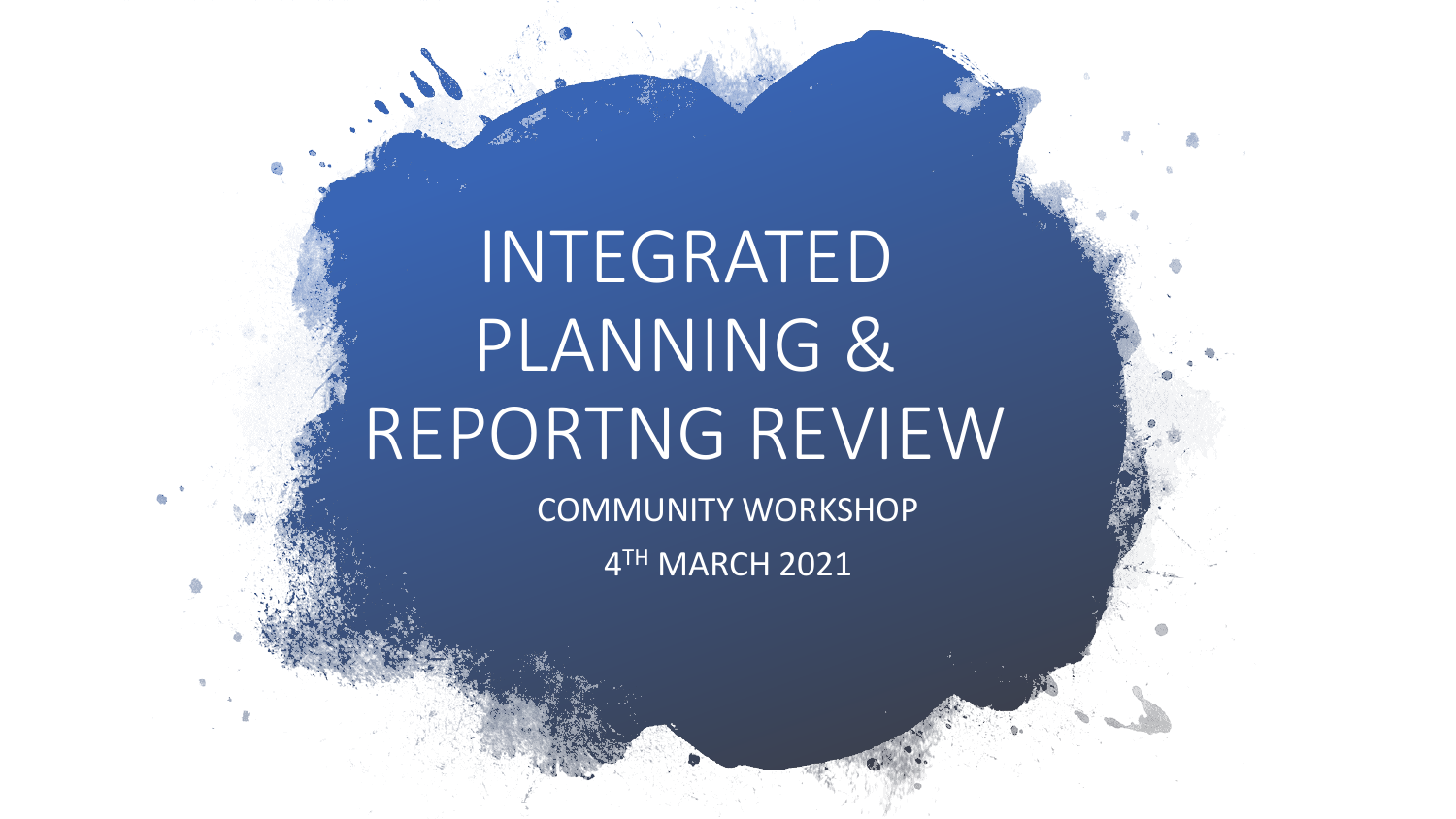### **IPR Process**

- Community Engagement
	- Business Workshop 23/02
	- Community Workshop 04/03
	- Community Survey
	- Community Workshop late March
- Council Process
	- Draft Report March Council Meeting
	- SCP Council April Meeting
	- Advertising 1 month
	- June Final Sign Off

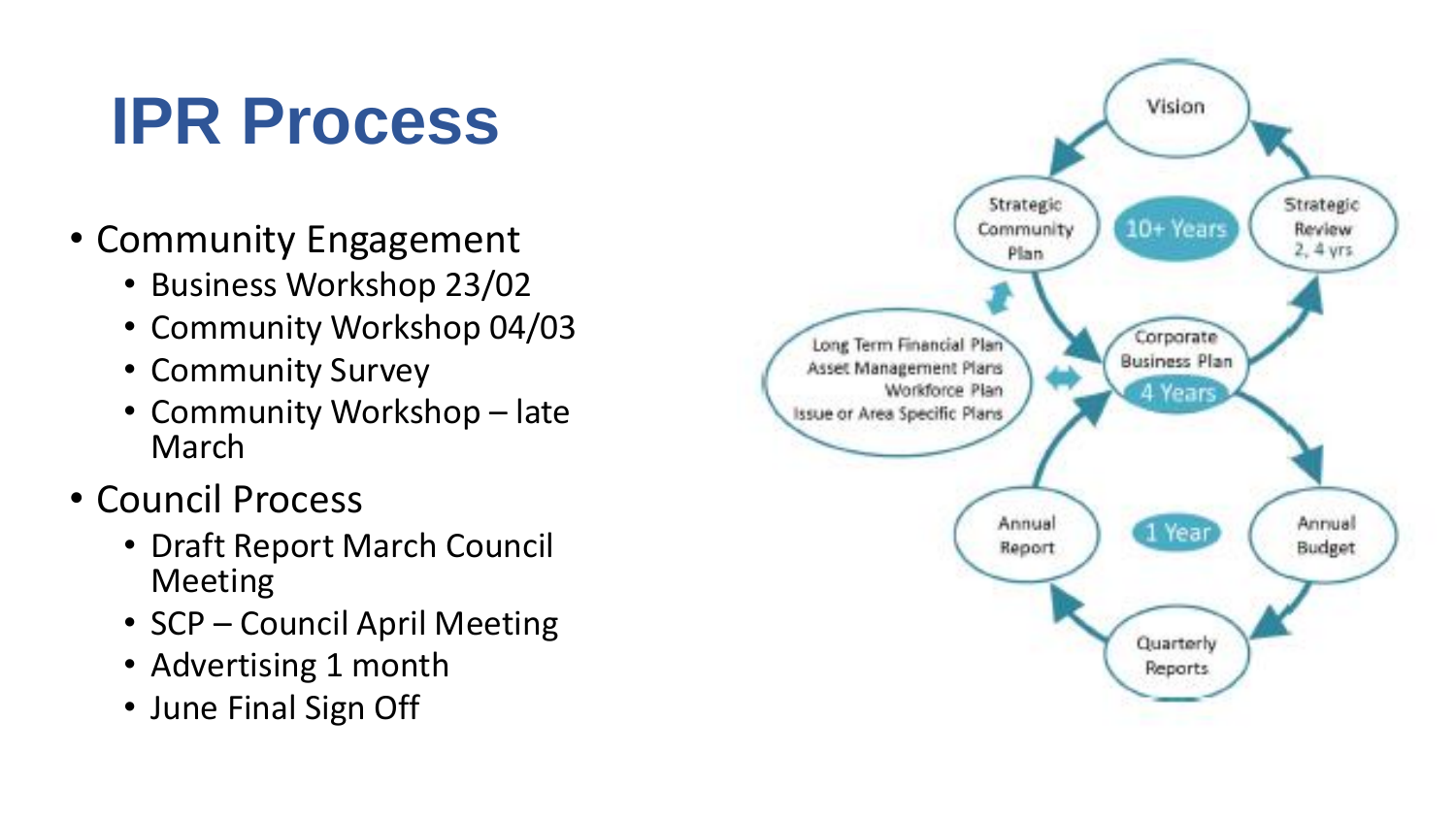## **IPR Engagement Objectives**

- 1. OUTLINE IPR Process
- 2. IDENTIFY Economic Drivers
- 3. SUMMARISE Existing SCP / CBP / LTFP / AMP
- 4. OVERVIEW Currently identified projects.
- 5. COMMUNITY INPUT Potentially New Projects / Initiatives
- 6. FINALISE Kulin 25 List of Priorities
- 7. UPDATE IPR Documents
- 8. BLUE PRINT Next 5 / 10 / 25 Years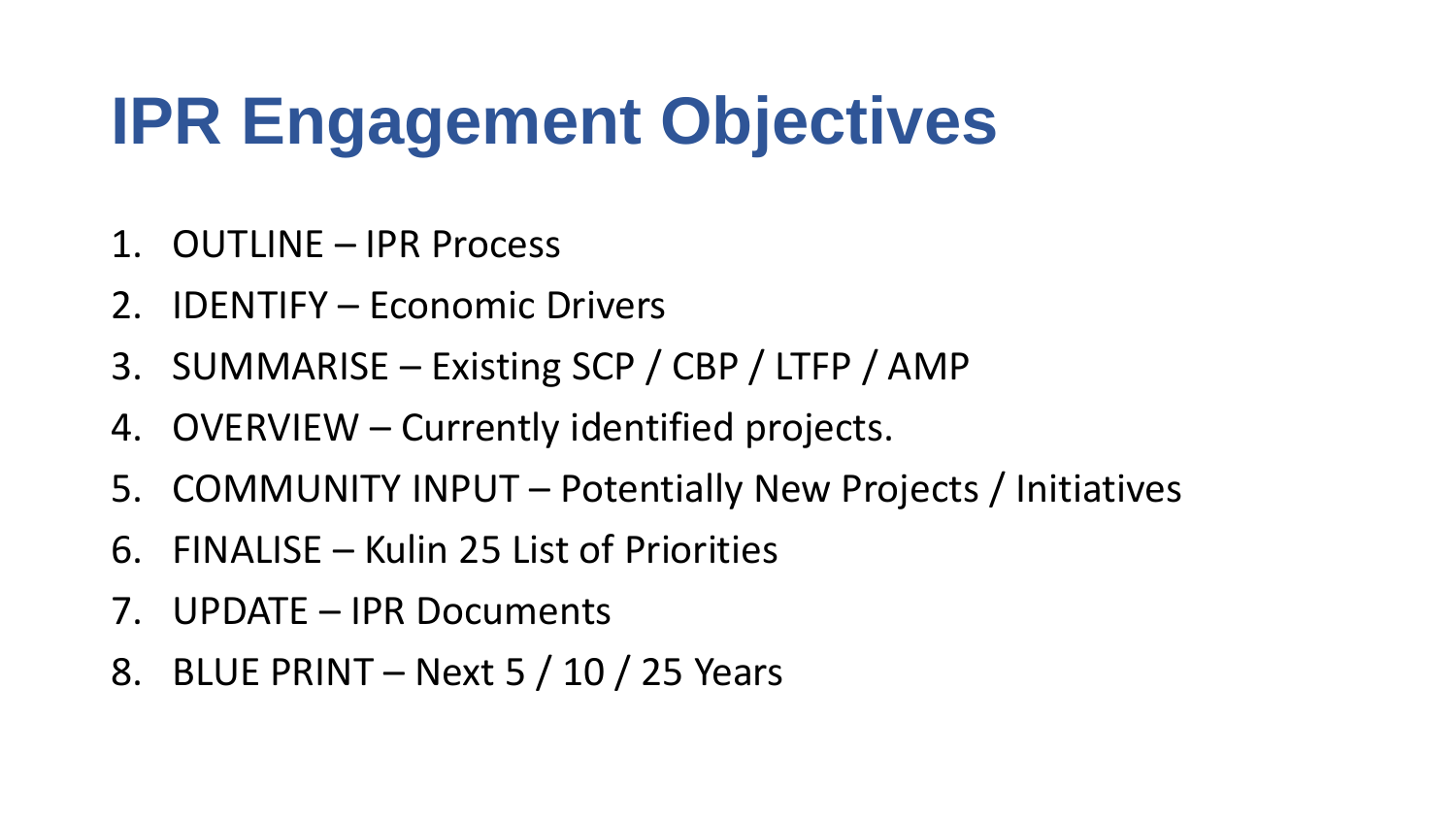# **Community Engagement Conduits**

#### **Shire**

- Shire Staff
- Councillors
- Council Meetings
- Website
- Social Media
- Kulin Update
- Email List
- Community Workshops
- Community Group Meetings

#### **Business**

- Cultivating Kulin Committee
- Kulin Business After Hours
- Kulin Development Co-operative
- Kulin Community Hub (Cooperative)
- Roe Tourism Association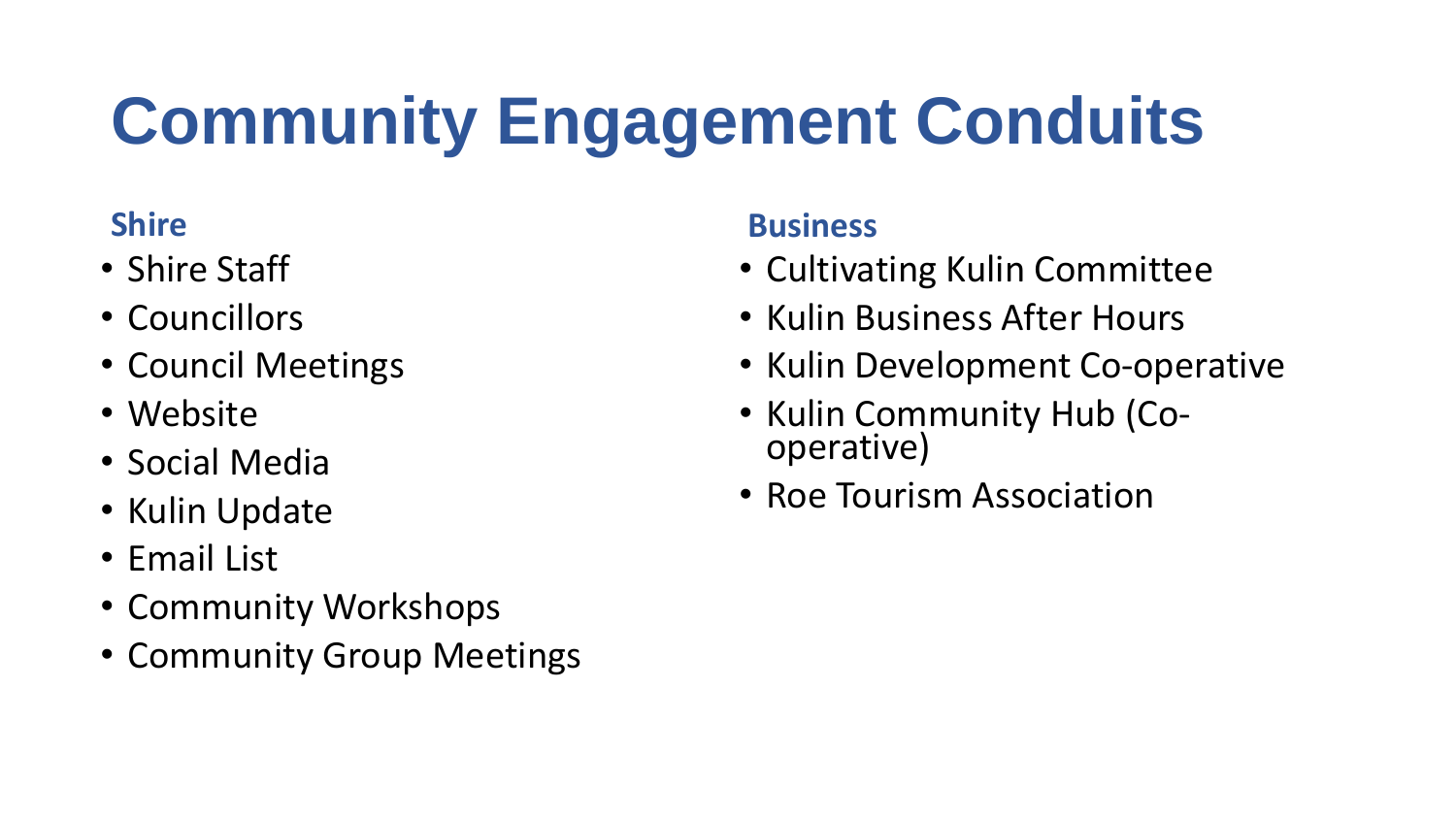#### **Economic Drivers**

LTFP 2020 Annual Budgets Assumptions

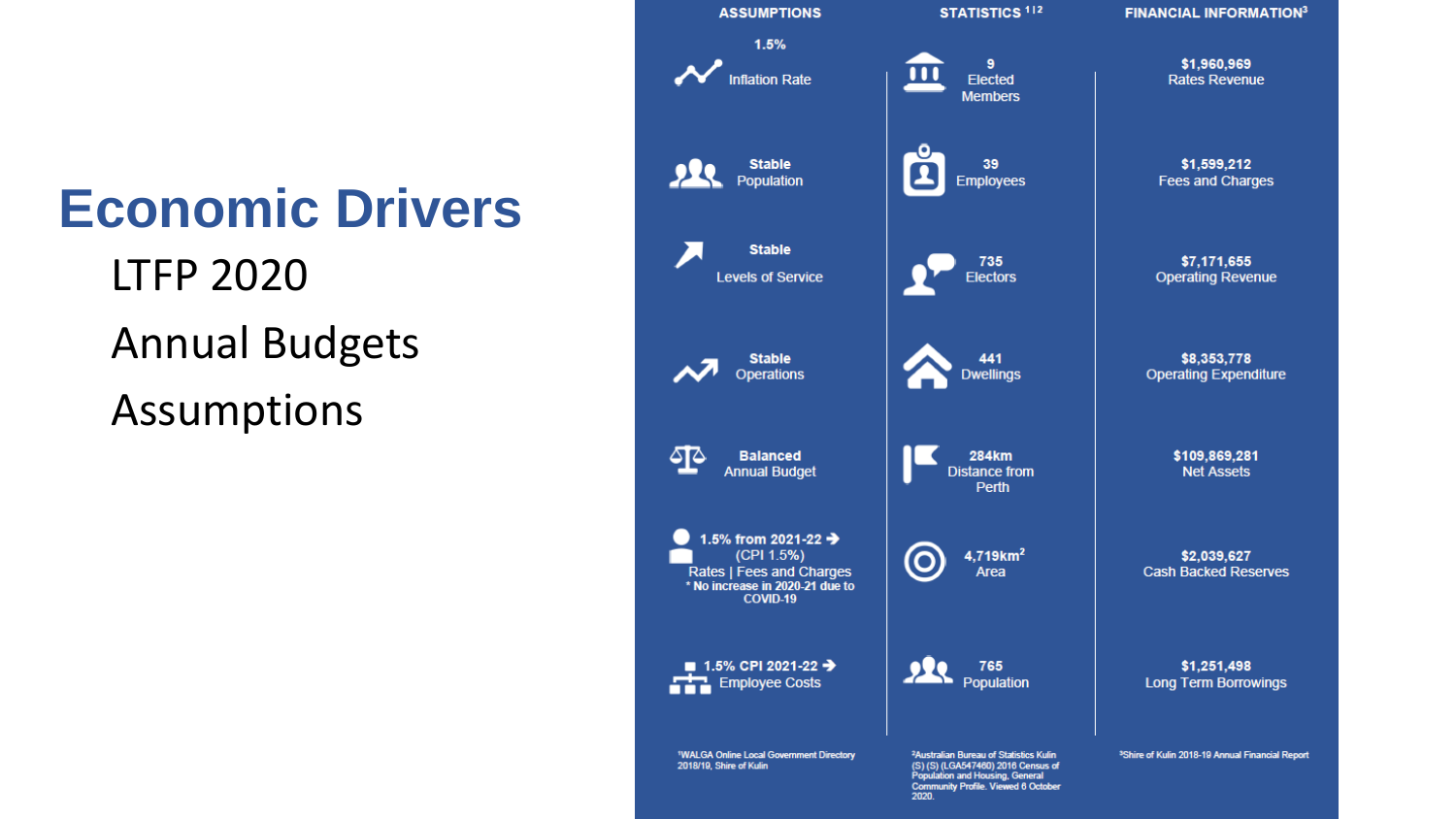## **Budget Overview**

| <b>TOTAL OPERATING REVENUE (not including rates)</b> | $-4,076,630$ |
|------------------------------------------------------|--------------|
| <b>TOTAL OPERATING EXPENDITURE</b>                   | 7,360,615    |
| <b>LESS DEPRECIATION INCLUDED IN SCHEDULES</b>       | $-3,175,584$ |
|                                                      |              |
| <b>TOTAL OPERATING SURPLUS</b>                       | 108,401      |
|                                                      |              |
| <b>PLUS CAPITAL INCOME</b>                           | $-1,722,732$ |
| <b>LESS CAPITAL EXPENDITURE</b>                      | 5,227,519    |
| <b>Less Depreciation in Capital</b>                  |              |
| <b>DEFICIT/VARIANCE</b>                              | 3,656,933    |
|                                                      |              |
| <b>LESS BALANCE B/F 1 July 2019</b>                  | 1,671,914    |
| <b>RATES TO BE RAISED</b>                            | $-2,028,930$ |
| <b>BALANCED BUDGET DEFICIT</b>                       | $-43,938$    |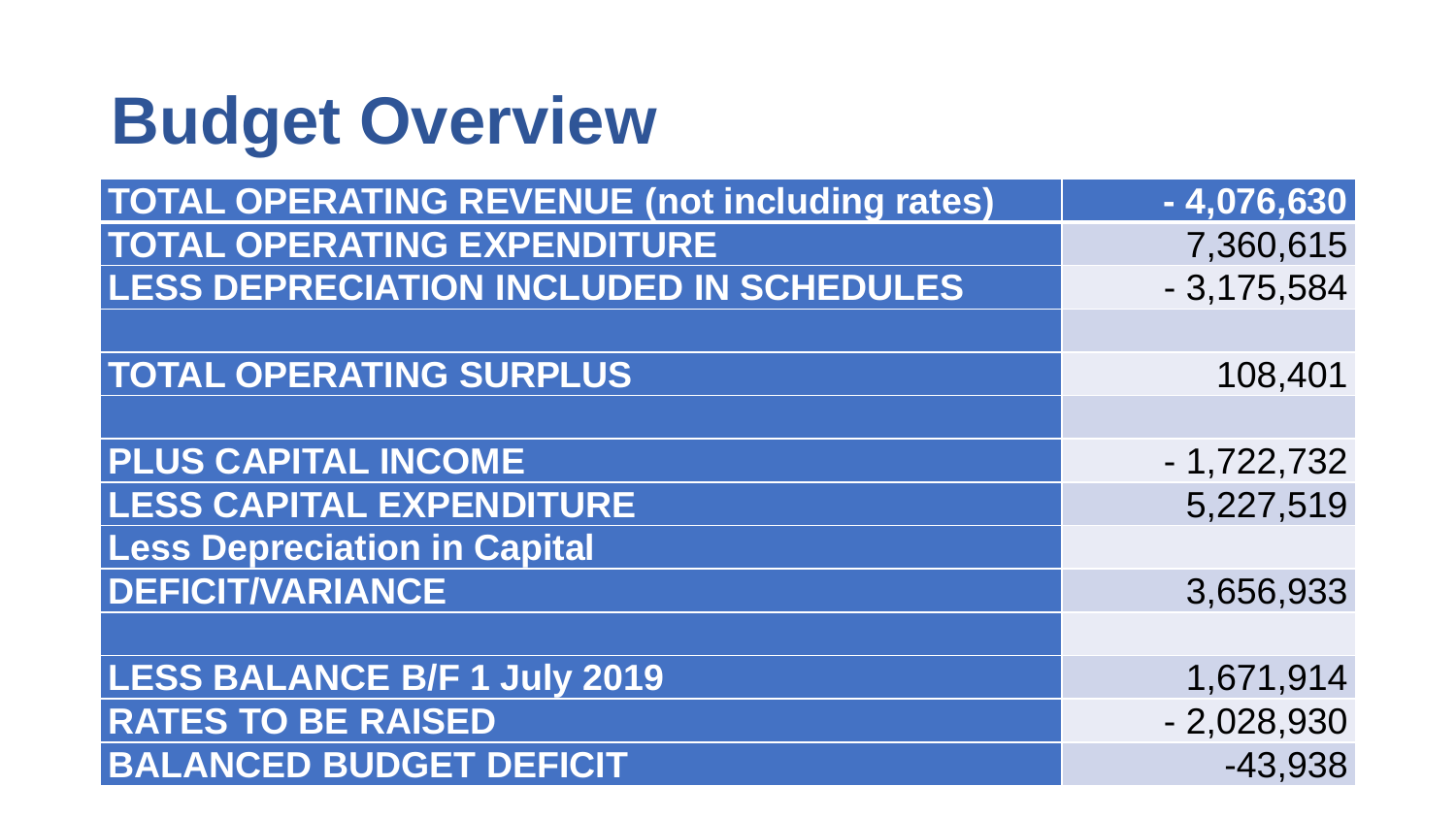## **Budget Overview - Revenue**

| <b>Total Revenue</b>               | 7,500,000 |
|------------------------------------|-----------|
| <b>Rates</b>                       | 2,030,000 |
| (including early payment discount) |           |
| <b>Capital Grants</b>              | 1,504,000 |
| <b>Operating Grants</b>            | 2,560,000 |
| <b>User Fees &amp; Charges</b>     | 1,350,000 |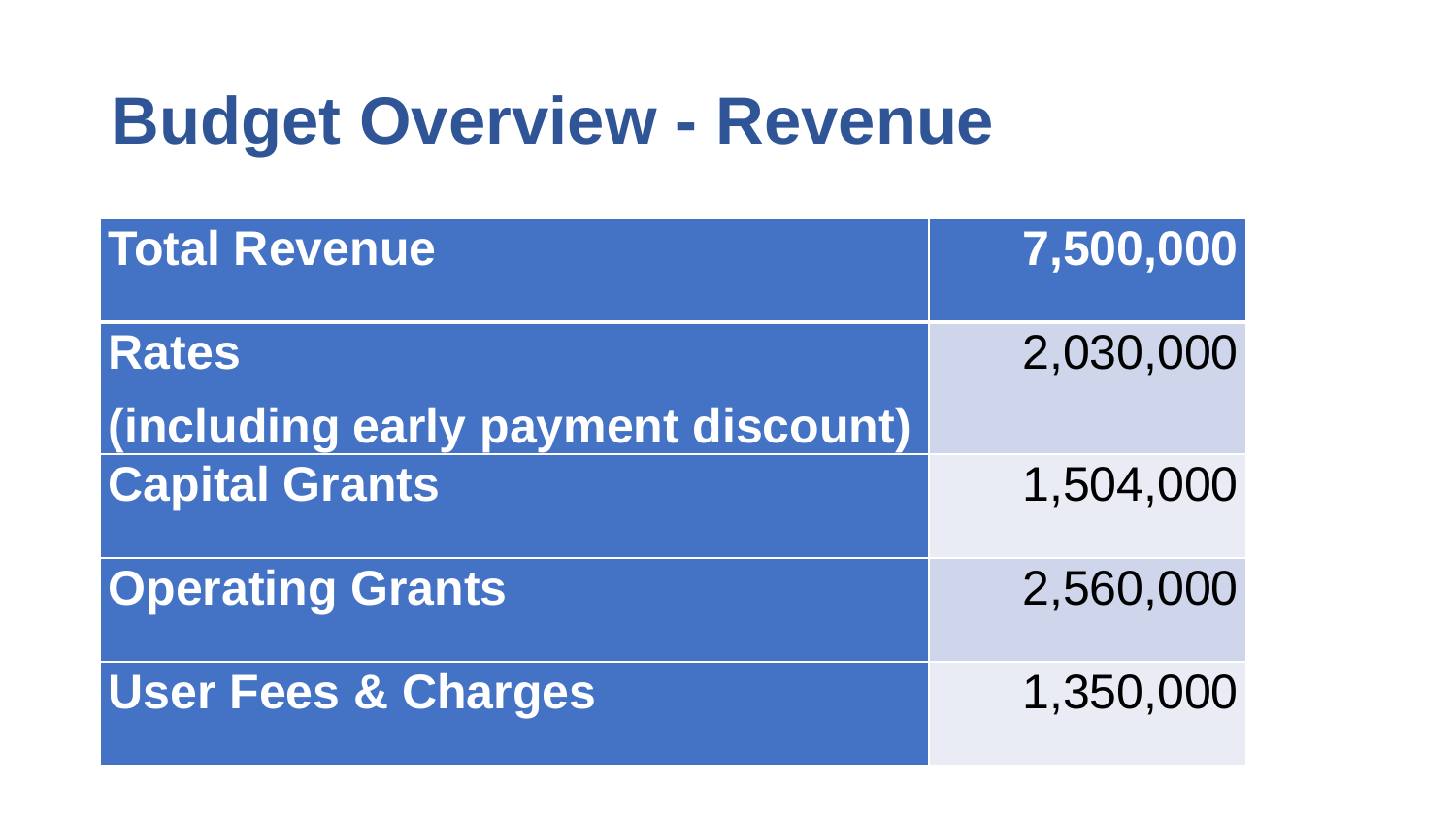## **Budget Overview - Expenditure**

| <b>Total Expenditure</b>           | 7,360,615 |
|------------------------------------|-----------|
| <b>General Purpose Funding</b>     | 200,807   |
| <b>Governance</b>                  | 219,077   |
| Law, Order, Public Safety          | 151,392   |
| <b>Health</b>                      | 120,039   |
| <b>Education and Welfare</b>       | 323,674   |
| <b>Housing</b>                     | 263,405   |
| <b>Community Amenities</b>         | 377,752   |
| <b>Recreation and Culture</b>      | 1,231,738 |
| <b>Transport</b>                   | 3,382,226 |
| <b>Economic Services</b>           | 1,101,998 |
| <b>Other Property and Services</b> | 93,008    |

#### **Operational Capital Projects**

| <b>Road Projects &amp; Maintenance</b>      | 4,200,000 |
|---------------------------------------------|-----------|
| <b>Plant &amp; Machinery (Net of Trade)</b> | 400,000   |
| <b>All Ages Activity Precinct</b>           | 330,000   |
| <b>Swimming Pool Rec &amp; Infra</b>        | 250,000   |
| <b>FRC Courts</b>                           | 220,000   |
| <b>C/Park ablutions</b>                     | 33,000    |
| <b>Water Supply Infrastructure</b>          | 120,000   |
| <b>Oval Irrigation</b>                      | 160,000   |
| <b>CCTV</b>                                 | 75,000    |
| <b>Playground softfall</b>                  | 50,000    |
| <b>Minor building upgrades</b>              | 110,000   |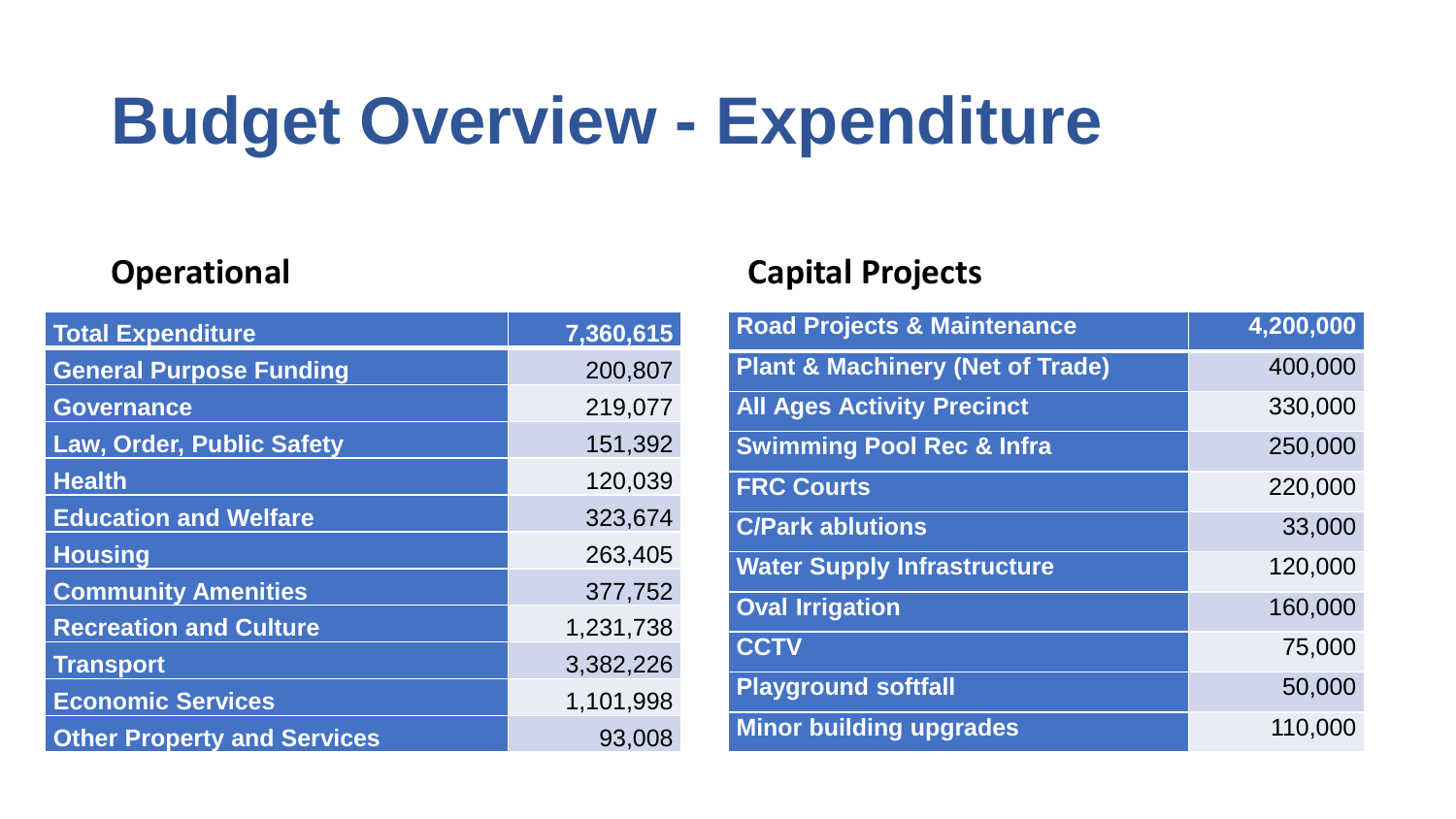## **Shire of Kulin Strategic Priorities**

#### 1. Social

- 1.1 A strong and supportive community.
- 1.2 Connected communities through a safe and efficient transport network throughout the Shire.
- 1.3 Accessible infrastructure and services meeting changing community needs.
- 1.4 A liveable and safe community.

#### 2. Economic

- 2.1 A thriving, diverse and growing economy.
- 2.2 A positive visitor experience.
- 2.3 Improved access to education, training and leadership development.

#### 3. Environment

- 3.1 An environmentally aware Shire.
- 3.2 A protected and valued natural environment.

#### 4. Civic Leadership

4.1 Provide good strategic decision making, governance, leadership and professional management.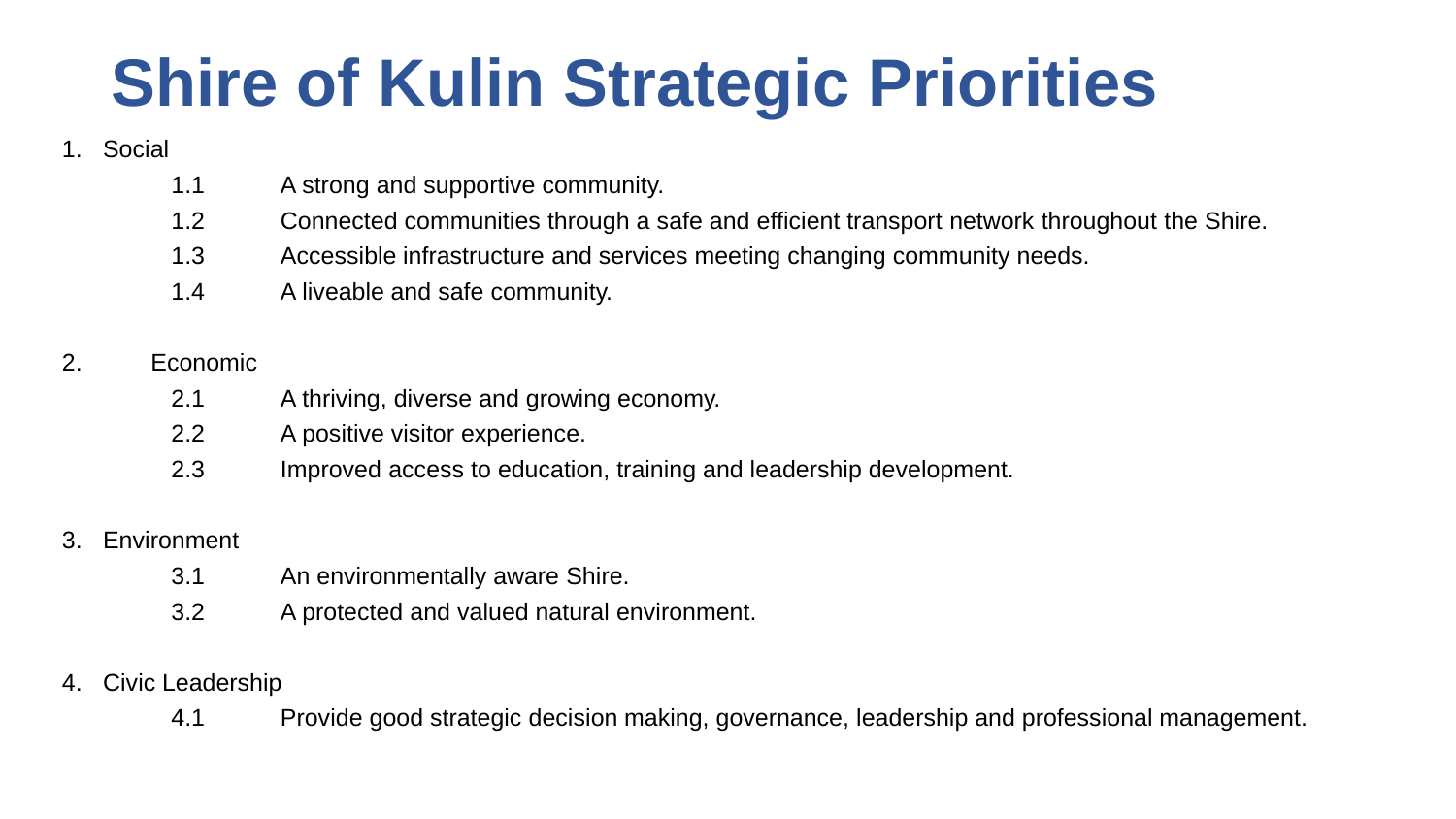## **Current IPR Documents**

### **SCP**

- Strategic Priorities
- Objectives
- Actions

#### **CBP**

- Strategic Priorities
- Objectives
- Measures of Success
- Strategy
- Measures and Targets
- LTFP Projects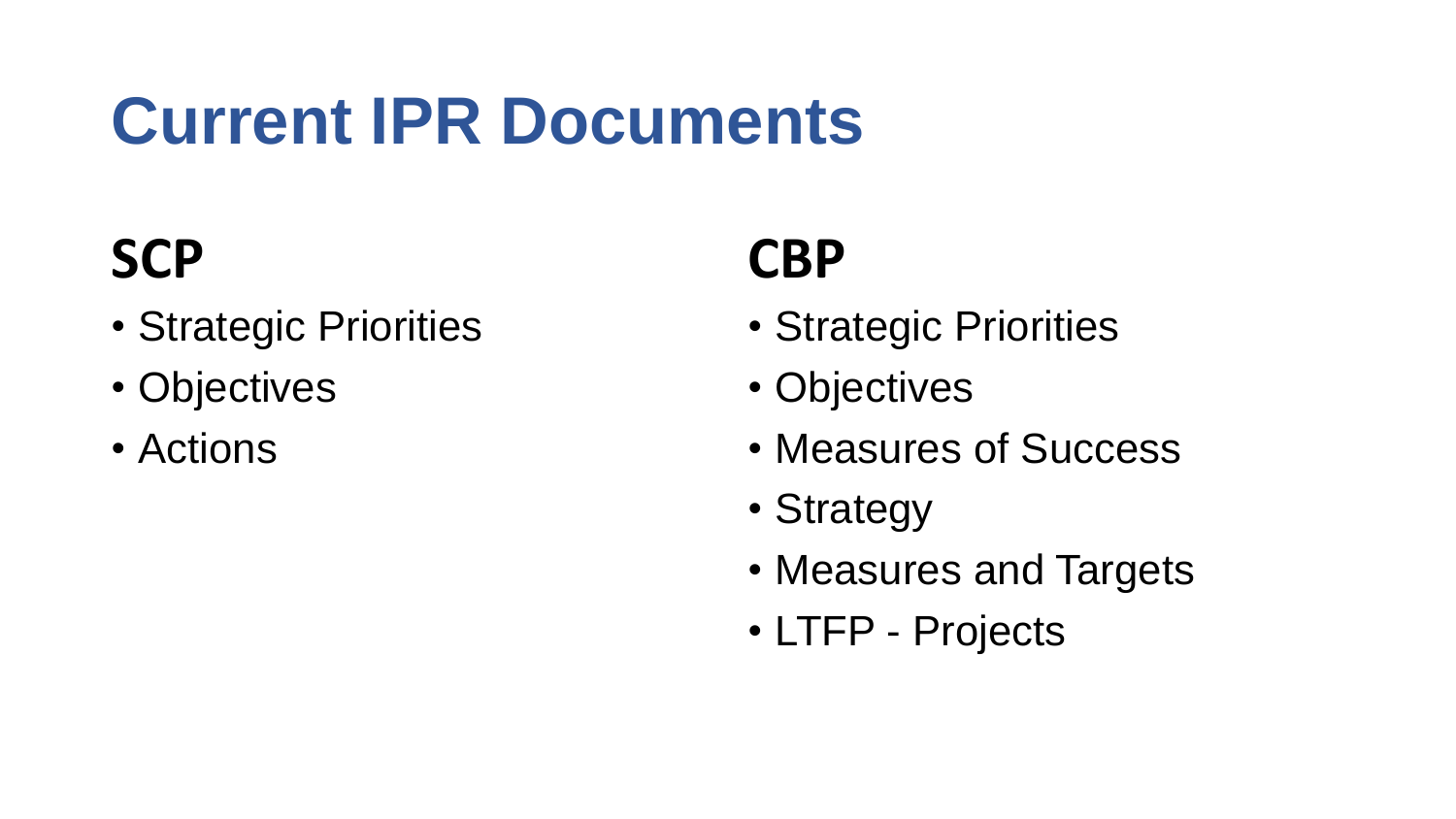## **Community Priorities Projects / Initiatives / Aspirations**

#### **Priority**

- Projects
	- Short Term
- Initiatives
	- Medium Term
- Aspirations
	- Long Term

#### **Resources**

- Funding
- Planning
- Collaboration
- Lobbying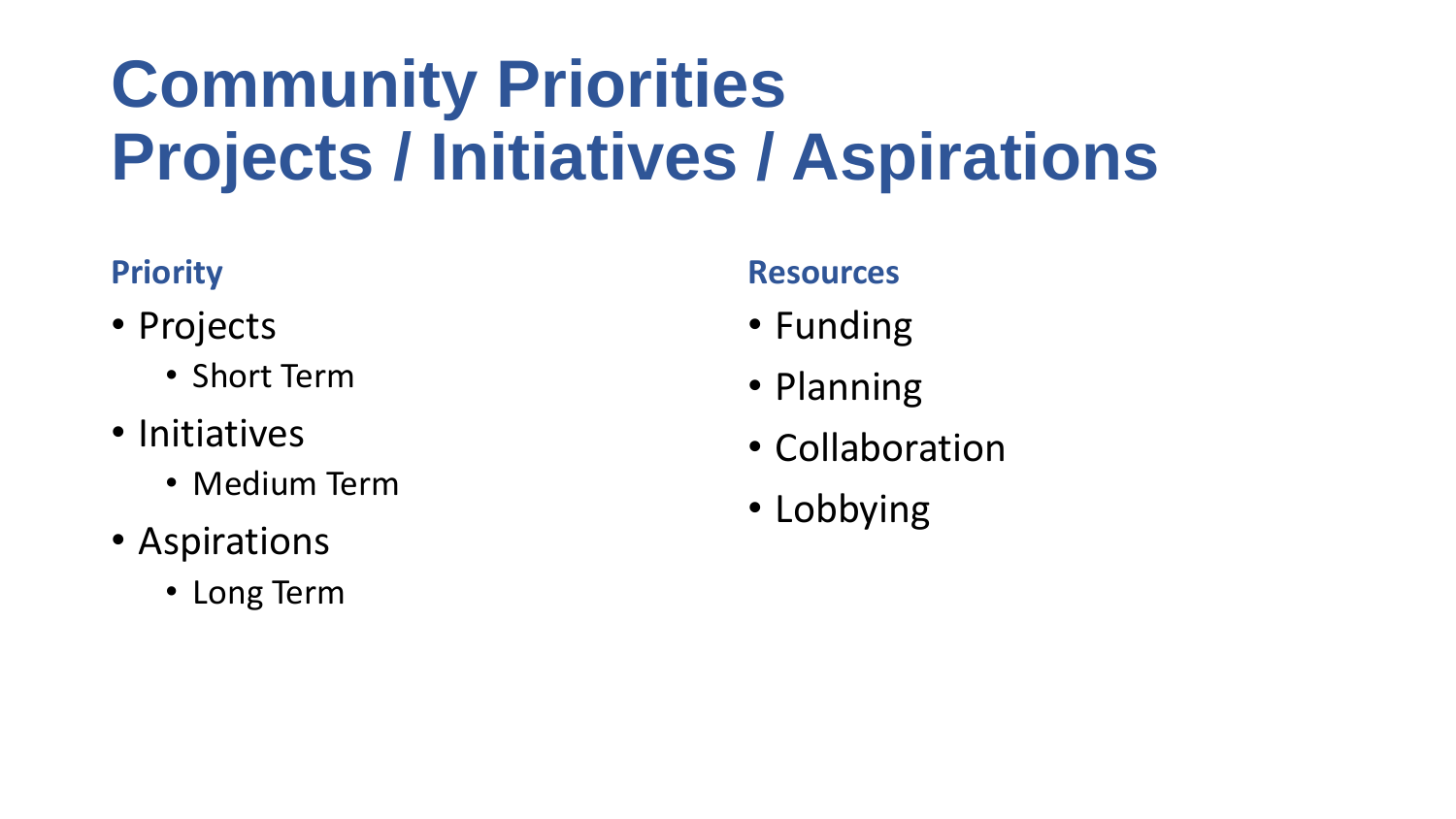#### **PROJECTS Short Term 1 - 5 Years**

CPB 21/22 – 24/25 Shovel Ready Funding Available Immediate Impact Necessity

| <b>Project</b>                                     | 2021/22   | 2022/23   | 2023/24   | 2024/25   |
|----------------------------------------------------|-----------|-----------|-----------|-----------|
| <b>Plant Replacement</b>                           | 733,934   | 822,139   | 733,642   | 863,175   |
| <b>Roads</b>                                       | 1,800,000 | 1,800,000 | 1,800,000 | 1,800,000 |
| <b>Community Water Supply</b>                      | 50,000    | 50,000    | 50,000    | 50,000    |
| <b>IT/Admin Equipment</b>                          | 15,000    | 50,000    | 1,000     | 70,000    |
| <b>Water Slide Refurb</b>                          |           |           | 30,000    |           |
| <b>Townsite Improvements</b>                       | 20,000    | 20,000    | 20,000    | 20,000    |
| <b>Energy Generation</b>                           |           |           |           | 100,000   |
| <b>FRC L&amp;B Upgrades</b>                        | 50,000    |           | 50,000    |           |
| <b>Short Stay Accommodation</b>                    | 300,000   |           |           |           |
| <b>Staff Housing</b>                               | 200,000   | 200,000   | 200,000   | 200,000   |
| <b>Co-located Early Childcare</b><br><b>Centre</b> |           | 400,000   | 400,000   |           |
| <b>Softfall at Oval</b>                            |           | 50,000    |           |           |
| Town Centre Park - Stages 2/3                      |           | 200,000   |           |           |
| <b>Upgrade oval lighting</b>                       |           |           | 100,000   |           |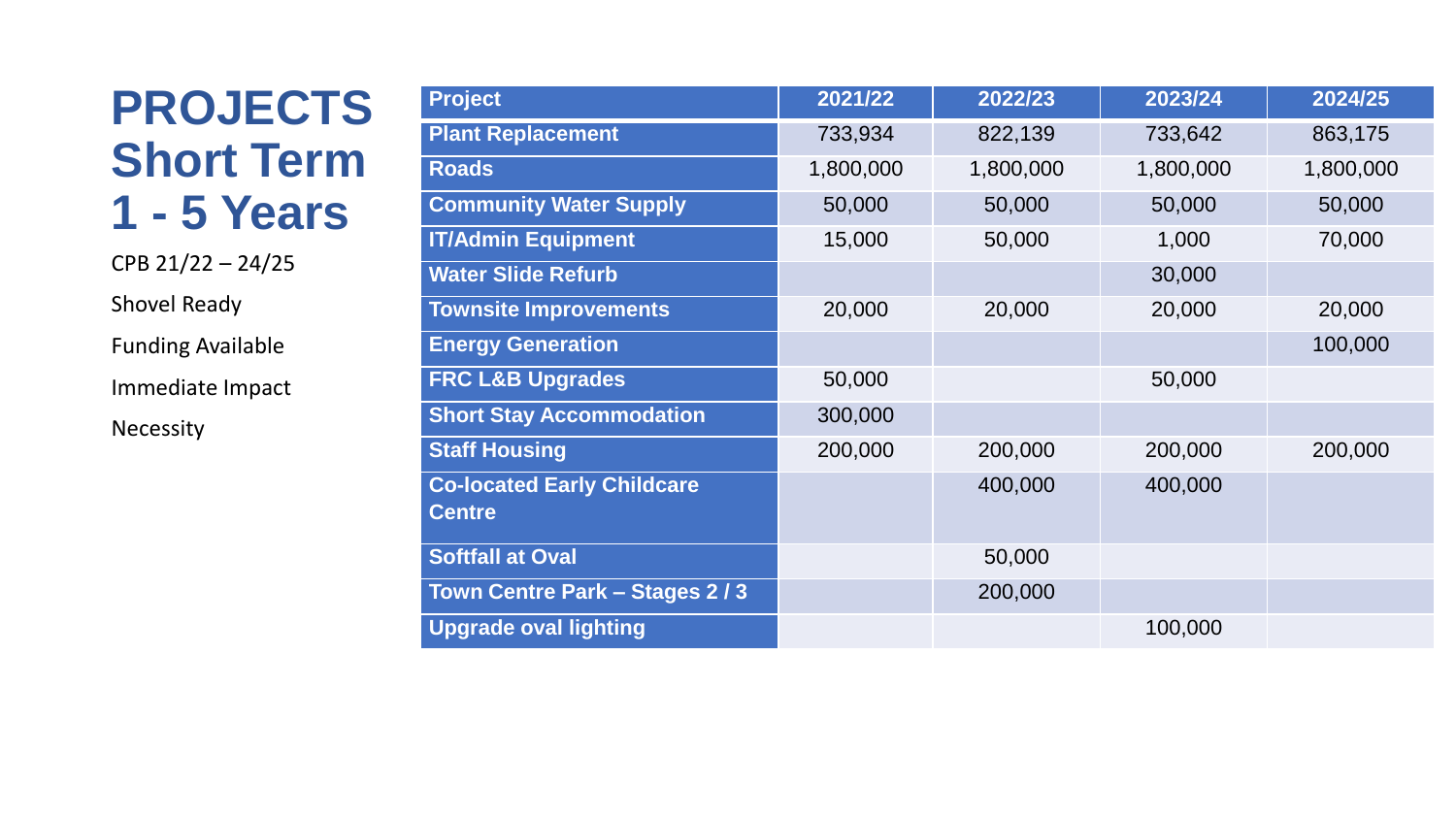#### **INITIATIVES Medium Term 5 – 10 Years**

Next CPB 25/26 – 24/25 Feasibility Study Investigate Funding Significant Community Benefit

| <b>Project</b>                | 2025/26   | 2026/27   | 2027/28   | 2028/29   | 2029/30   |
|-------------------------------|-----------|-----------|-----------|-----------|-----------|
| <b>Plant Replacement</b>      | 733,949   | 794,900   | 1,223,624 | 881,812   | 837,012   |
| <b>Roads</b>                  | 1,800,000 | 1,800,000 | 1,800,000 | 1,800,000 | 1,800,000 |
| <b>Community Water Supply</b> | 50,000    | 50,000    | 50,000    | 50,000    | 50,000    |
| <b>IT/Admin Equipment</b>     | 15,000    |           | 50,000    | 15,000    | 70,000    |
| <b>Water Slide Refurb</b>     |           | 50,000    |           |           |           |
| <b>Townsite Improvements</b>  | 20,000    | 20,000    | 20,000    | 20,000    | 20,000    |
| <b>FRC L&amp;B Upgrades</b>   | 50,000    |           | 50,000    |           | 50,000    |
| <b>Staff Housing</b>          | 200,000   | 200,000   | 200,000   | 200,000   | 200,000   |
| <b>Aged Care Housing</b>      |           |           |           | 400,000   | 400,000   |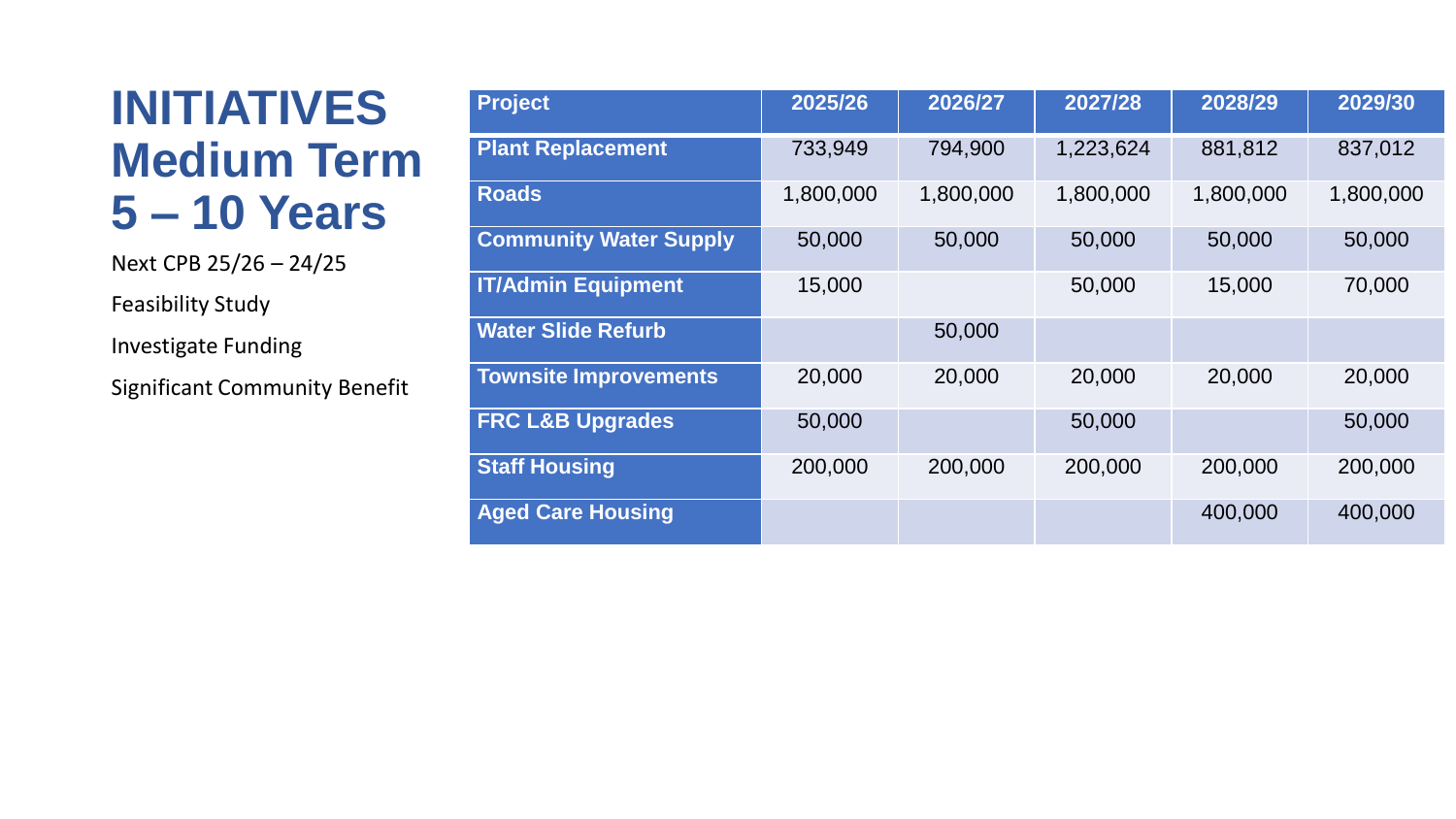#### **ASPIRATIONS Long Term 10 – 25 Years**

Future CPB 2030+ Identified Community Need Future Proofing

Community Legacy

| <b>Project</b>                 | 2030/31   | 2031/32   | 2032/33   | 2033/34   | 2034/35   |
|--------------------------------|-----------|-----------|-----------|-----------|-----------|
| <b>Plant Replacement</b>       | 914,385   | 509,604   | 553,655   | 1,233,448 | 814,370   |
| <b>Roads</b>                   | 1,800,000 | 1,800,000 | 1,800,000 | 1,800,000 | 1,800,000 |
| <b>IT/Admin Equipment</b>      | 15,000    | 50,000    | 1,000     | 70,000    | 50,000    |
| <b>Water Slide Refurb</b>      | 50,000    |           |           |           |           |
| <b>Townsite Improvements</b>   | 20,000    | 20,000    | 20,000    | 20,000    | 20,000    |
| <b>FRC L&amp;B Upgrades</b>    |           | 50,000    |           | 50,000    |           |
| <b>Staff Housing</b>           | 200,000   | 200,000   | 200,000   | 200,000   | 200,000   |
| <b>Re-locate tennis courts</b> | 375,000   | 375,000   |           |           |           |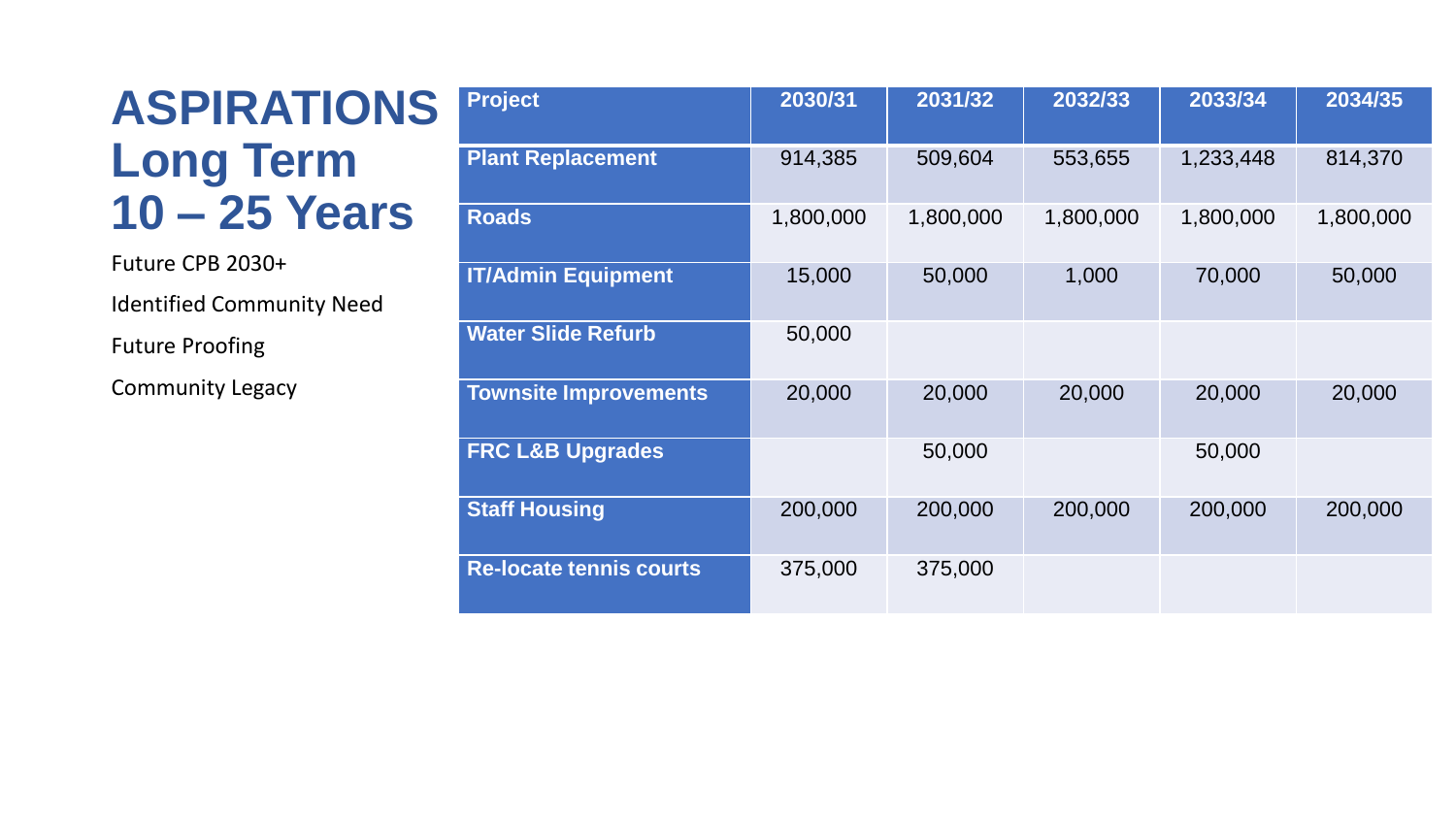#### **COMMUNITY INPUT**

PROJECTS INITITIATIVES ASPIRATIONS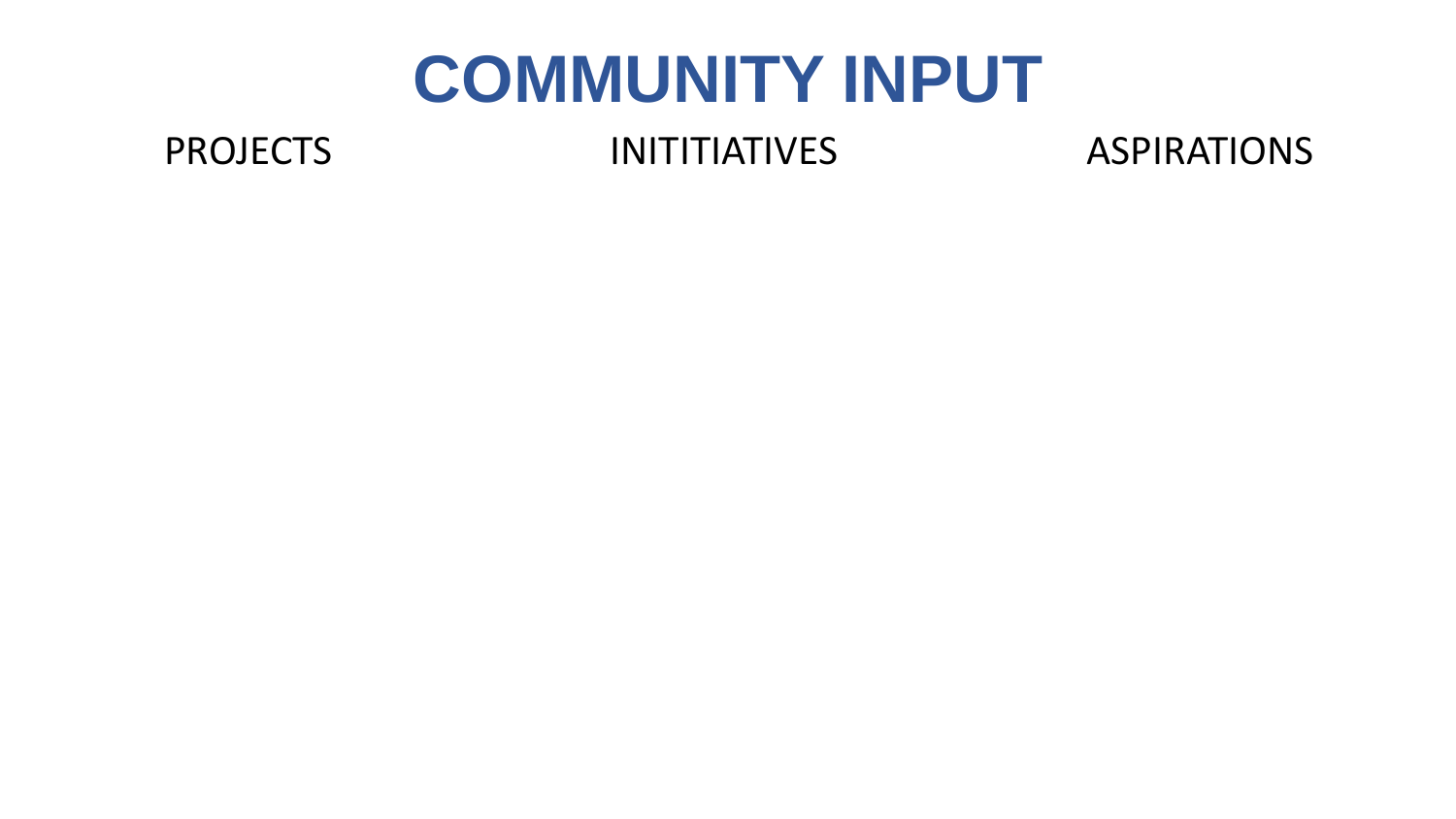### **EXAMPLE - SCP**

| <b>Enterprise + Industry</b>                                  | <b>Population + Visitation</b>                                                                       | Performance + Knowledge                                         | Lifestyle + Community                                                                                                                             | <b>Built + Natural Amenities</b>           |
|---------------------------------------------------------------|------------------------------------------------------------------------------------------------------|-----------------------------------------------------------------|---------------------------------------------------------------------------------------------------------------------------------------------------|--------------------------------------------|
|                                                               |                                                                                                      |                                                                 |                                                                                                                                                   |                                            |
| <b>New and Secondary Industry</b>                             | <b>5. Older Population</b>                                                                           | 9. Community Engagement                                         | 13. Education Super Site                                                                                                                          | 17. Resource Maximisation and              |
|                                                               | BROOKTON enhances, attracts and BROOKTON is recognised for its BROOKTON is an empowered and BROOKTON |                                                                 | attracts<br>new-age                                                                                                                               | <b>Sustainability</b>                      |
| diversifies its big business.                                 | 'age-friendly<br>and                                                                                 | active-ageing' resilient community.                             | business<br>learning<br>education,<br>and                                                                                                         | <b>BROOKTON</b> community<br>elevates      |
|                                                               | positioning which benefits all ages of                                                               |                                                                 | opportunities.                                                                                                                                    | efforts toward water, energy, waste        |
|                                                               | the community.                                                                                       |                                                                 |                                                                                                                                                   | use and supply, and sustainability.        |
| 2. Small to Medium Enterprise                                 | <b>6. New Population</b>                                                                             | 10. Strategy and Reporting                                      | 14. History, Heritage, Recreation and                                                                                                             | <b>18. Town Precinct</b>                   |
|                                                               | BROOKTON'S small to medium BROOKTON's population has grown BROOKTON's                                | has<br>community                                                | Culture                                                                                                                                           | BROOKTON capitalizes on its main           |
| celebrated, and<br>businesses<br>are                          | diversified,<br>and                                                                                  | is elevated its knowledge and use of BROOKTON's culture enables |                                                                                                                                                   | a road arteries, enhancing the level of    |
| prosperous and diverse.                                       | well-understood,<br>measured                                                                         |                                                                 | and strategic planning and engages in flourishing stop-over destination and a visitor engagement with the Town                                    |                                            |
|                                                               | targeted.                                                                                            | reporting and insights.                                         | celebrated, and active, place to live.                                                                                                            | Precinct.                                  |
|                                                               |                                                                                                      |                                                                 |                                                                                                                                                   |                                            |
| 3. Social Innovation                                          | 7. Aboriginal Population                                                                             | 11. Value Proposition                                           | 15. Technology and Automation                                                                                                                     | 19. Buildings                              |
|                                                               |                                                                                                      |                                                                 | BROOKTON has found better ways BROOKTON's Indigenous population A distinct BROOKTON brand is owned BROOKTON has kept involved with the BROOKTON's | buildings<br>are                           |
|                                                               |                                                                                                      |                                                                 | to use its assets and its people for has grown and is supported in and managed by the BROOKTON digital age and proven its technology maximised    | housing<br>and<br>and                      |
| the benefit of the community and BROOKTON's strategic growth. |                                                                                                      | community.                                                      | capabilities to attract business.                                                                                                                 | accommodation support live-ability,        |
| the planet.                                                   |                                                                                                      |                                                                 |                                                                                                                                                   | business and visitation growth.            |
| 4. Jobs and Volunteering                                      | 8. Visitation and Transient Population                                                               | 12. Measurement, Learning and                                   | 16. Community Activity and Visitor                                                                                                                | 20. Connection to Country                  |
|                                                               | BROOKTON is a thriving community BROOKTON has attracted a new-age                                    | Knowledge                                                       | <b>Eventing</b>                                                                                                                                   | <b>BROOKTON</b> is<br>leading<br>a.<br>and |
| strong job options<br>with                                    |                                                                                                      |                                                                 | and transient workforce, transient visitors, BROOKTON community and Council BROOKTON's events and gatherings celebrated cultural and spiritual    |                                            |
| new-age volunteering models.                                  |                                                                                                      |                                                                 | mid-term population groups and has changed its behaviours to make have increased prosperity, short term place, where all people can feel          |                                            |
|                                                               | short-term visitors.                                                                                 |                                                                 | decisions aligned to strategy, and population, knowledge and social connected to Country.                                                         |                                            |
|                                                               |                                                                                                      | with the use of insights.                                       | impact.                                                                                                                                           |                                            |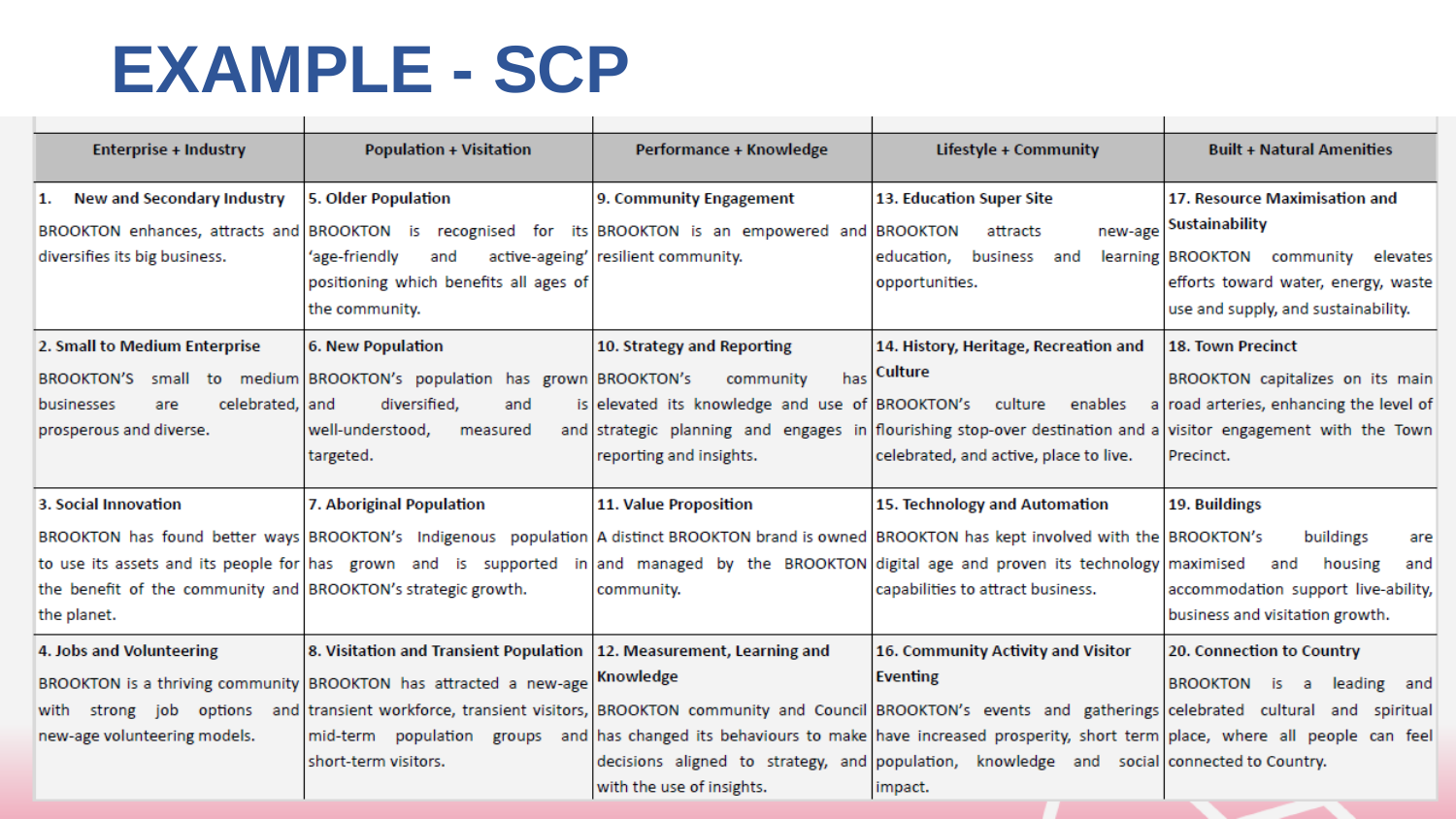### **EXAMPLE - Initiatives**

| <b>Enterprise + Industry</b>                                                                                                                                                                                                                             | <b>Population + Visitation</b>                                                                                                                                                                                                                              | Performance + Knowledge                                                                                                                                                                                                                            | Lifestyle + Community                                                                                                                                                                                                                                                                                         | <b>Built + Natural Amenities</b>                                                                                                                                                                                                                                                                                                                                                  |
|----------------------------------------------------------------------------------------------------------------------------------------------------------------------------------------------------------------------------------------------------------|-------------------------------------------------------------------------------------------------------------------------------------------------------------------------------------------------------------------------------------------------------------|----------------------------------------------------------------------------------------------------------------------------------------------------------------------------------------------------------------------------------------------------|---------------------------------------------------------------------------------------------------------------------------------------------------------------------------------------------------------------------------------------------------------------------------------------------------------------|-----------------------------------------------------------------------------------------------------------------------------------------------------------------------------------------------------------------------------------------------------------------------------------------------------------------------------------------------------------------------------------|
| <b>New &amp; Secondary Industry</b>                                                                                                                                                                                                                      | 5. Older population                                                                                                                                                                                                                                         | 9. Community Engagement                                                                                                                                                                                                                            | 13. Education Super Site                                                                                                                                                                                                                                                                                      | 17. Resource Maximisation & Sustainability                                                                                                                                                                                                                                                                                                                                        |
| <b>Short Stay Accommodation</b><br><b>Cultural Community &amp; Recreation Precincts</b><br><b>Innovative Agriculture</b><br><b>Rental Housing Program</b><br><b>Sustainable Energy Creation</b><br><b>Lifestyle Land Release</b><br><b>Astro Tourism</b> | <b>Cultural Community &amp; Recreation Precincts</b><br><b>Innovative Agriculture</b><br><b>Rental Housing Program</b><br><b>Community Car</b>                                                                                                              | <b>Sustainable Energy Generation</b><br><b>Public Art</b><br><b>Gym Relocation to Aquatic Centre</b><br><b>Youth Precincts</b><br><b>Over-arching Town Strategy</b><br><b>Astro Tourism</b><br><b>Community Car</b><br><b>Cultural Walk Trails</b> | <b>Regional Wellness Hub</b><br><b>Multipurpose Function Centre</b><br><b>Short Stay Accommodation</b><br><b>Innovative Agriculture</b><br><b>Rental Housing Program</b><br>Commercial/Industrial Hub                                                                                                         | <b>Innovative Agriculture</b><br><b>Rental Housing Program</b><br><b>Sustainable Energy Generation</b><br><b>Commercial/Industrial Hub</b><br><b>Gym Relocation to Aquatic Centre</b><br><b>Youth Precincts</b><br><b>Community Car</b>                                                                                                                                           |
| <b>Small to Medium Enterprise</b>                                                                                                                                                                                                                        | <b>6. New Population</b>                                                                                                                                                                                                                                    | 10. Strategy & Reporting                                                                                                                                                                                                                           | 14. History, Heritage, Recreation & Culture                                                                                                                                                                                                                                                                   | <b>18. Town Precinct</b>                                                                                                                                                                                                                                                                                                                                                          |
| <b>Short Stay Accommodation</b><br><b>Sustainable Energy Generation</b><br>Commercial/Industrial Hub<br><b>Lifestyle Land Release</b>                                                                                                                    | <b>Regional Wellness Hub</b><br><b>Multipurpose Function Centre</b><br><b>Cultural Community &amp; Recreation Precincts</b><br>Commercial/Industrial Hub<br><b>Lifestyle Land Release</b><br><b>Community Car</b><br>Welcome Pack - New Residents & Tourism | <b>Over-arching Town Strategy</b>                                                                                                                                                                                                                  | <b>Cultural Community &amp; Recreation Precincts</b><br><b>Public Art</b><br><b>Youth Precincts</b><br><b>Over-arching Town Strategy</b><br><b>Astro Tourism</b><br><b>Community Car</b><br><b>Cultural Walk Trails</b><br><b>Entry Statement Town Signage</b><br>Welcome Pack - New Residents & Tourism      | <b>Sustainable Energy Generation</b><br><b>Commercial/Industrial Hub</b><br><b>Public Art</b><br><b>Gym Relocation to Aquatic Centre</b><br><b>Youth Precincts</b><br><b>Over-arching Town Strategy</b><br><b>Astro Tourism</b><br>RV Access - Both Sides of Railway Line<br><b>Cultural Walk Trails</b><br><b>Entry Statement Town Signage</b>                                   |
| <b>Social Innovation</b>                                                                                                                                                                                                                                 | <b>7. Aboriginal Population</b>                                                                                                                                                                                                                             | <b>11. Value Proposition</b>                                                                                                                                                                                                                       | 15. Technology & Automation                                                                                                                                                                                                                                                                                   | 19. Buildings                                                                                                                                                                                                                                                                                                                                                                     |
| <b>Regional Wellness Hub</b><br><b>Cultural Community &amp; Recreation Precincts</b><br><b>Rental Housing Program</b><br><b>Sustainable Energy Generation</b><br>Commercial/Industrial Hub<br><b>Public Art</b><br><b>Cultural Walk Trails</b>           | <b>Regional Wellness Hub</b><br><b>Short Stay Accommodation</b><br><b>Cultural Community &amp; Recreation Precincts</b><br><b>Rental Housing Program</b><br><b>Community Car</b><br><b>Cultural Walk Trails</b>                                             | <b>Entry Statement Town Signage</b>                                                                                                                                                                                                                | <b>Cultural Community &amp; Recreation Precincts</b><br><b>Sustainable Energy Generation</b><br>Commercial/Industrial Hub                                                                                                                                                                                     | <b>Multipurpose Function Centre</b><br><b>Rental Housing Program</b><br><b>Sustainable Energy Generation</b><br><b>Commercial/Industrial Hub</b><br><b>Public Art</b><br><b>Gym Relocation to Aquatic Centre</b><br><b>Cultural Walk Trails</b>                                                                                                                                   |
| <b>Jobs &amp; Volunteering</b>                                                                                                                                                                                                                           | 8. Visitation & Transient Population                                                                                                                                                                                                                        | 12. Measurement, Learning and Knowledge                                                                                                                                                                                                            | 16. Community Activity & Visitor Eventing                                                                                                                                                                                                                                                                     | 20. Connection to Country                                                                                                                                                                                                                                                                                                                                                         |
| <b>Regional Wellness Hub</b><br><b>Rental Housing Program</b><br><b>Sustainable Energy Generation</b><br><b>Commercial/Industrial Hub</b><br><b>Community Car</b><br><b>Cultural Walk Trails</b>                                                         | Commercial/Industrial Hub<br><b>Youth Precincts</b><br><b>Over-arching Town Strategy</b><br><b>Astro Tourism</b><br><b>Cultural Walk Trails</b><br><b>Entry Statement Town Signage</b><br>Welcome Pack - New Residents & Tourism                            | <b>Rental Housing Program</b><br><b>Sustainable Energy Generation</b><br>Commercial/Industrial Hub<br><b>Over-arching Town Strategy</b>                                                                                                            | <b>Public Art</b><br><b>Gym Relocation to Aquatic Centre</b><br><b>Youth Precincts</b><br><b>Over-arching Town Strategy</b><br><b>Astro Tourism</b><br>RV Access - Both Sides of Railway Line<br><b>Cultural Walk Trails</b><br><b>Entry Statement Town Signage</b><br>Welcome Pack - New Residents & Tourism | <b>Cultural Community &amp; Recreation Precincts</b><br><b>Rental Housing Program</b><br>Commercial/Industrial Hub<br><b>Public Art</b><br><b>Youth Precincts</b><br><b>Over-arching Town Strategy</b><br><b>Astro Tourism</b><br>RV Access - Both Sides of Railway Line<br><b>Community Car</b><br><b>Entry Statement Town Signage</b><br>Welcome Pack - New Residents & Tourism |